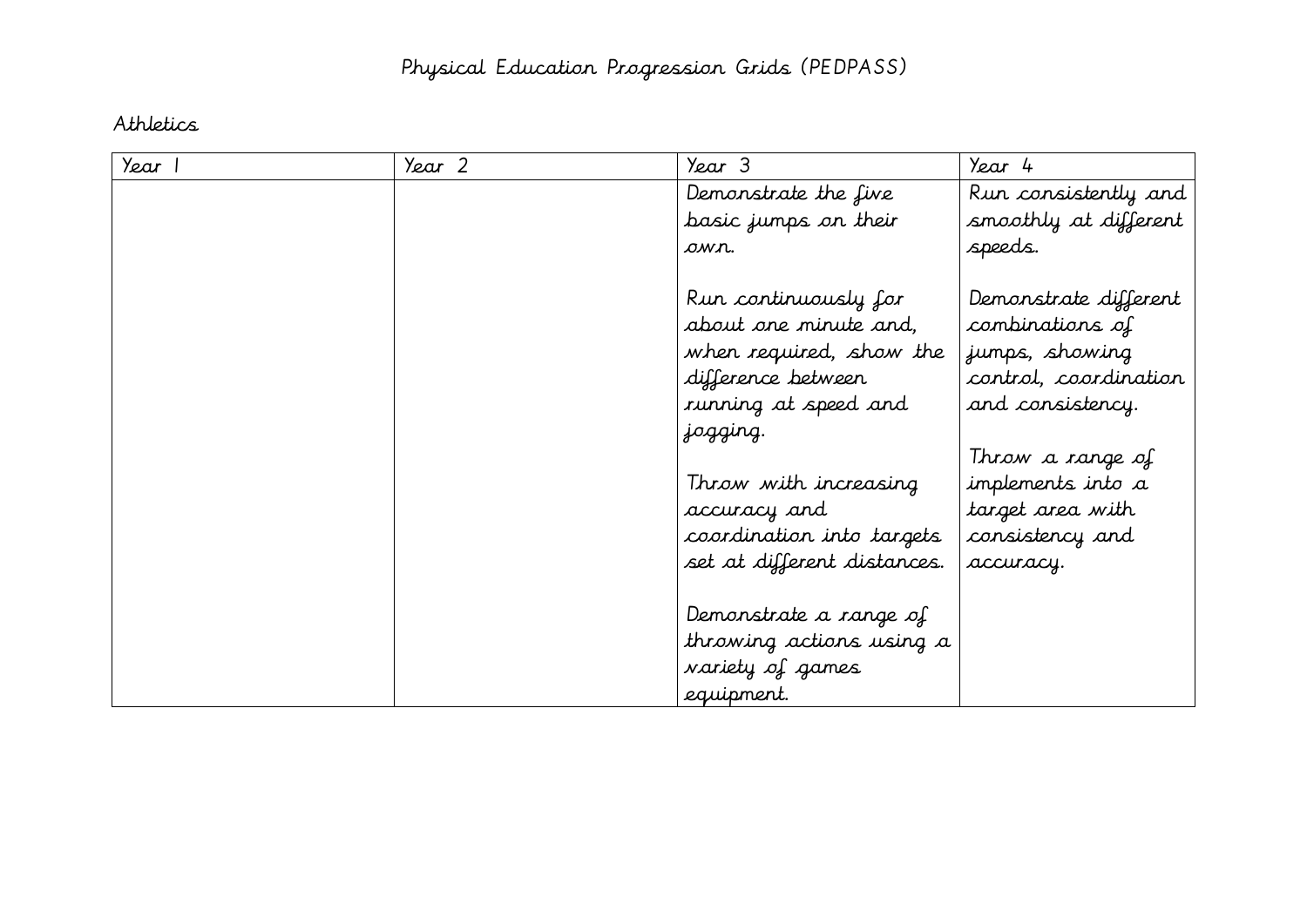#### Games

| Year                    | Year 2                 | Year 3 | Year 4 |  |
|-------------------------|------------------------|--------|--------|--|
| Move fluently, changing | Perform a range of     |        |        |  |
| direction and speed     | rolling, throwing,     |        |        |  |
| easily and avoiding     | striking, kicking,     |        |        |  |
| collisions.             | catching and gathering |        |        |  |
|                         | skills, with control.  |        |        |  |
| Show control and        |                        |        |        |  |
| accuracy with the basic | Show a good            |        |        |  |
| actions for rolling,    | awareness of others in |        |        |  |
| underarm throwing,      | running,               |        |        |  |
| striking a ball         | chasing and avoiding   |        |        |  |
| and kicking.            | games, making simple   |        |        |  |
|                         | decisions about when   |        |        |  |
| Understand the concept  | and where to run.      |        |        |  |
| of tracking, and get in |                        |        |        |  |
| line with the ball to   |                        |        |        |  |
| receive it.             |                        |        |        |  |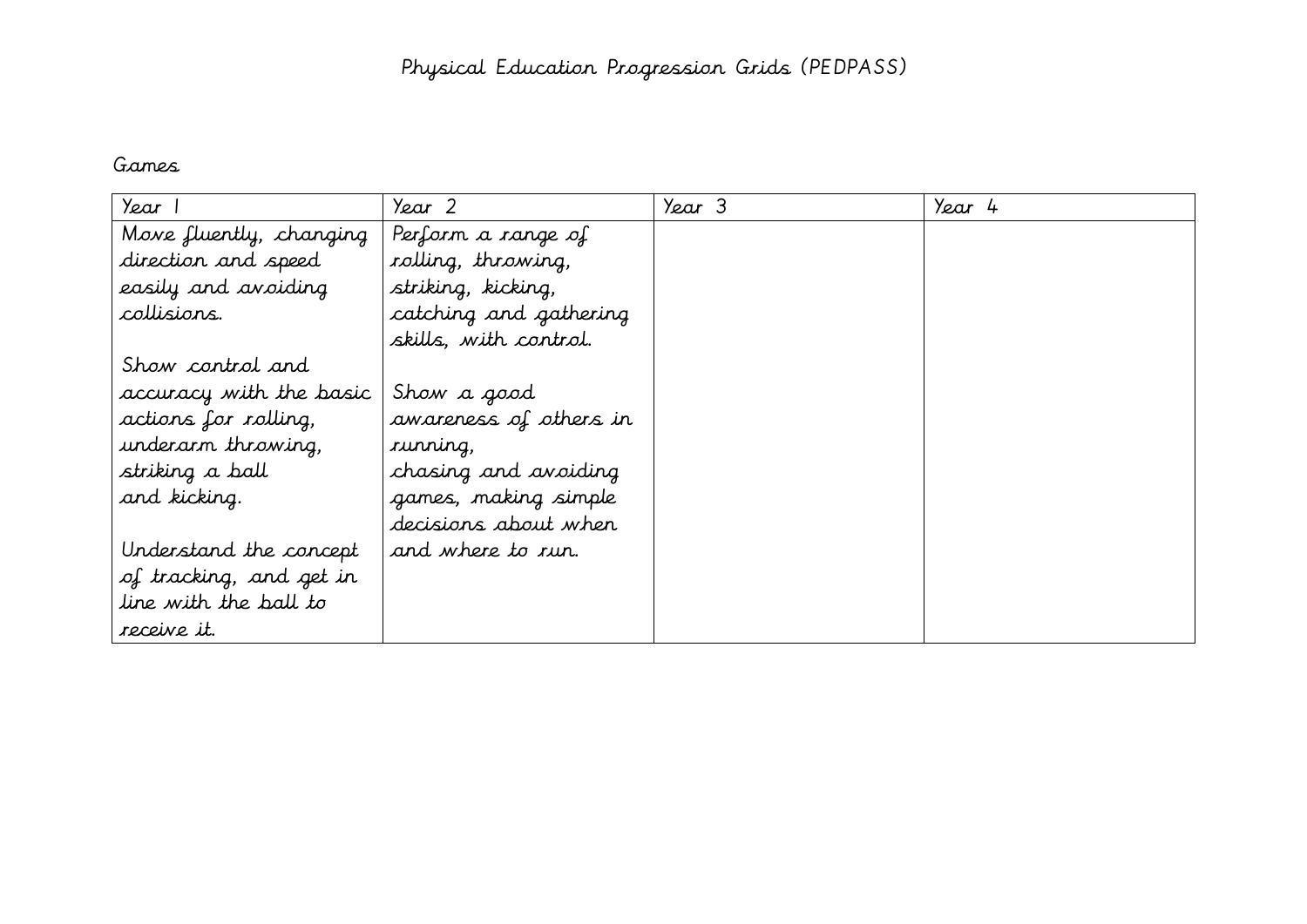### Dance

| Year 1                   | Year 2                   | Year 3                    | Year 4                       |
|--------------------------|--------------------------|---------------------------|------------------------------|
| Respond to different     | Talk about different     | Show an imaginative       | Think about character        |
| stimuli with a range of  | stimuli as the starting  | response to different     | and narrative ideas          |
| actions.                 | point for creating dance | stimuli through their use | created by the stimulus,     |
|                          | phrases and short        | of language and choice    | and respond through          |
| Copy and explore basic   | dances.                  | of movement.              | movement.                    |
| body actions             |                          |                           |                              |
| demonstrated by the      | Explore actions in       | Incorporate different     | Experiment with a wide       |
| teacher.                 | response to stimuli.     | qualities and dynamics    | range of actions,            |
|                          |                          | into their movement.      | <i>varying and combining</i> |
| Copy simple movement     | Explore ideas, moods     |                           | spatial patterns, speed,     |
| patterns from each other | and feelings by          | Explore and develop       | tension and continuity       |
| and explore the          | improvising, and by      | new actions while         | when working on their        |
| movement.                | experimenting with       | working                   | own, with a partner          |
|                          | actions, dynamics,       | with a partner or a       | and in a group.              |
|                          | directions, levels and a | small group.              |                              |
|                          | growing range of         |                           |                              |
|                          | possible movements       |                           |                              |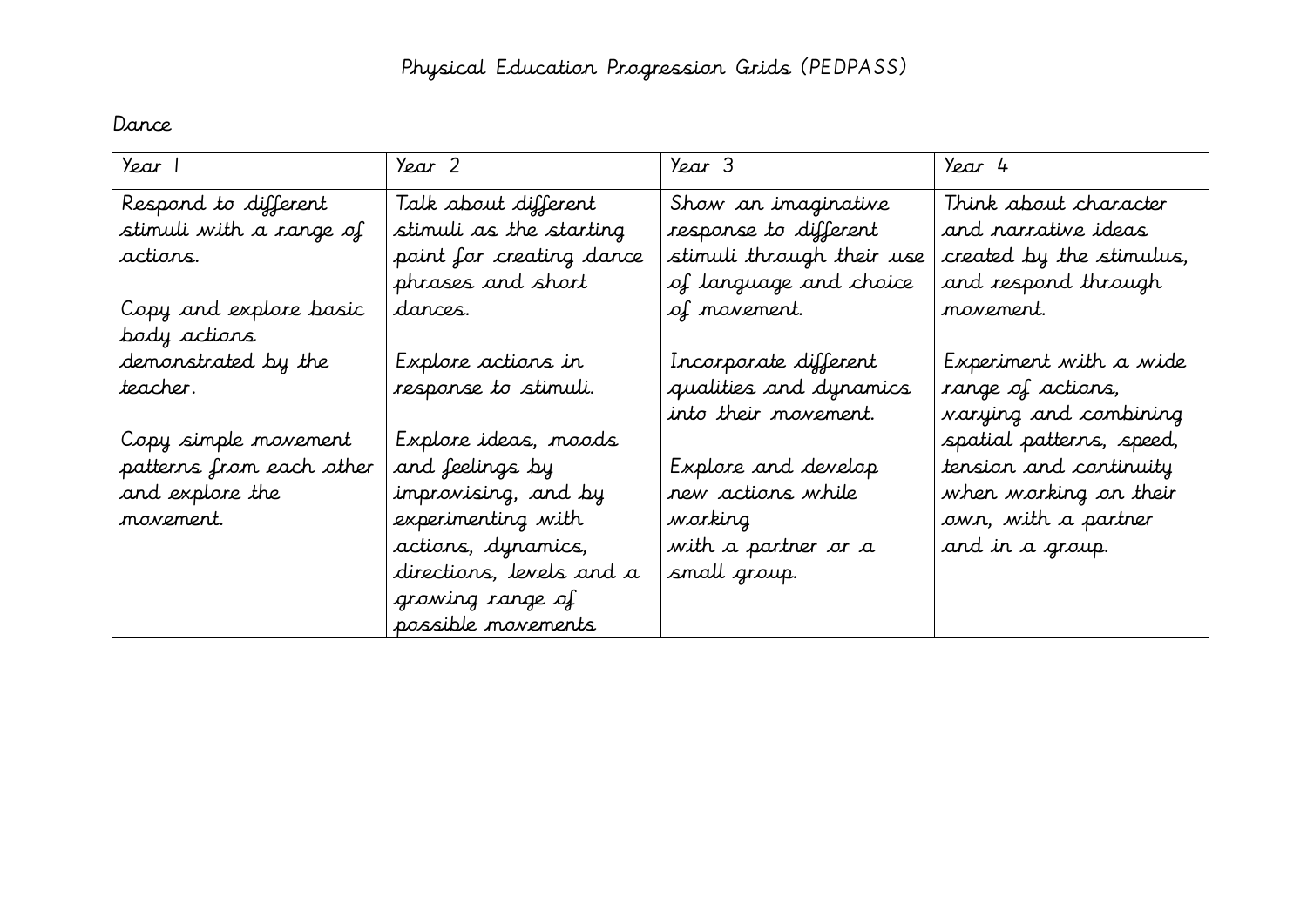## Gymnastics

| Year 1                   | Year 2                     | Year 3                   | Year 4                    |
|--------------------------|----------------------------|--------------------------|---------------------------|
| Perform basic gymnastic  | Perform a range of         | Explore combinations of  | Perform a range of        |
| actions, including       | actions with control and   | floor, mats and          | actions and agilities     |
| travelling, rolling,     | coordination.              | apparatus, and find      | with consistency, fluency |
| jumping and climbing,    |                            | different ways of using  | and clarity of movement.  |
| and stay still when      | Repeat accurately          | a shape, balance or      |                           |
| required.                | sequences of gymnastic     | travel.                  | Make similar or           |
|                          | actions.                   |                          | contrasting shapes on     |
| Manage the space safely, |                            | Practise an action or    | the floor and apparatus,  |
| showing good             | Move smoothly from a       | short sequence of        | working with a partner.   |
| awareness of each        | position of stillness to a | movements, and improve   |                           |
| other, mats and          | travelling movement.       | the quality of the       | Combine actions and       |
| apparatus.               |                            | actions and transitions. | maintain the quality of   |
|                          | Move smoothly and in a     |                          | performance when          |
|                          | controlled way from one    | Show control, accuracy   | performing at the same    |
|                          | position of stillness to   | and fluency of movement  | time as a partner.        |
|                          | another.                   | when performing actions  |                           |
|                          |                            | or their own and with    |                           |
|                          |                            | a partner.               |                           |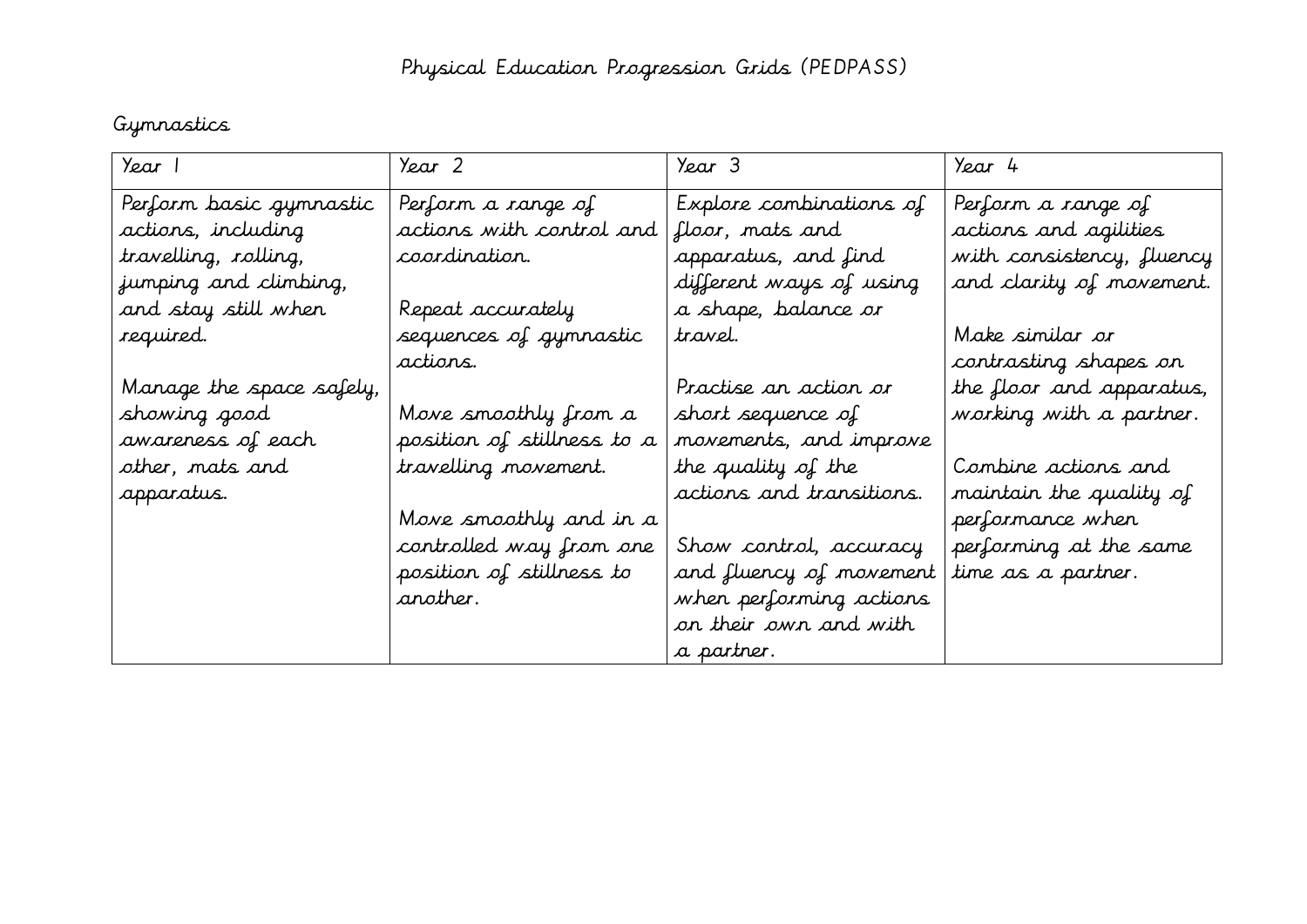### Invasion Games

| Year 1 | Year 2 | Year 3                    | Year 4                                               |
|--------|--------|---------------------------|------------------------------------------------------|
|        |        | Use a range of skills to  | Use a range of                                       |
|        |        | help them keep            | techniques when                                      |
|        |        | possession and control    | passing, e.g.                                        |
|        |        | of the ball.              | high, low, bounced,                                  |
|        |        |                           | fast, slow.                                          |
|        |        | Pass, receive and dribble |                                                      |
|        |        | the ball, keeping         | Change direction and                                 |
|        |        | control and possession    | speed when dribbling the                             |
|        |        | consistently.             | ball.                                                |
|        |        |                           | Show growing<br>consistency and control<br>in games. |
|        |        |                           | Play with greater speed                              |
|        |        |                           | and flow.                                            |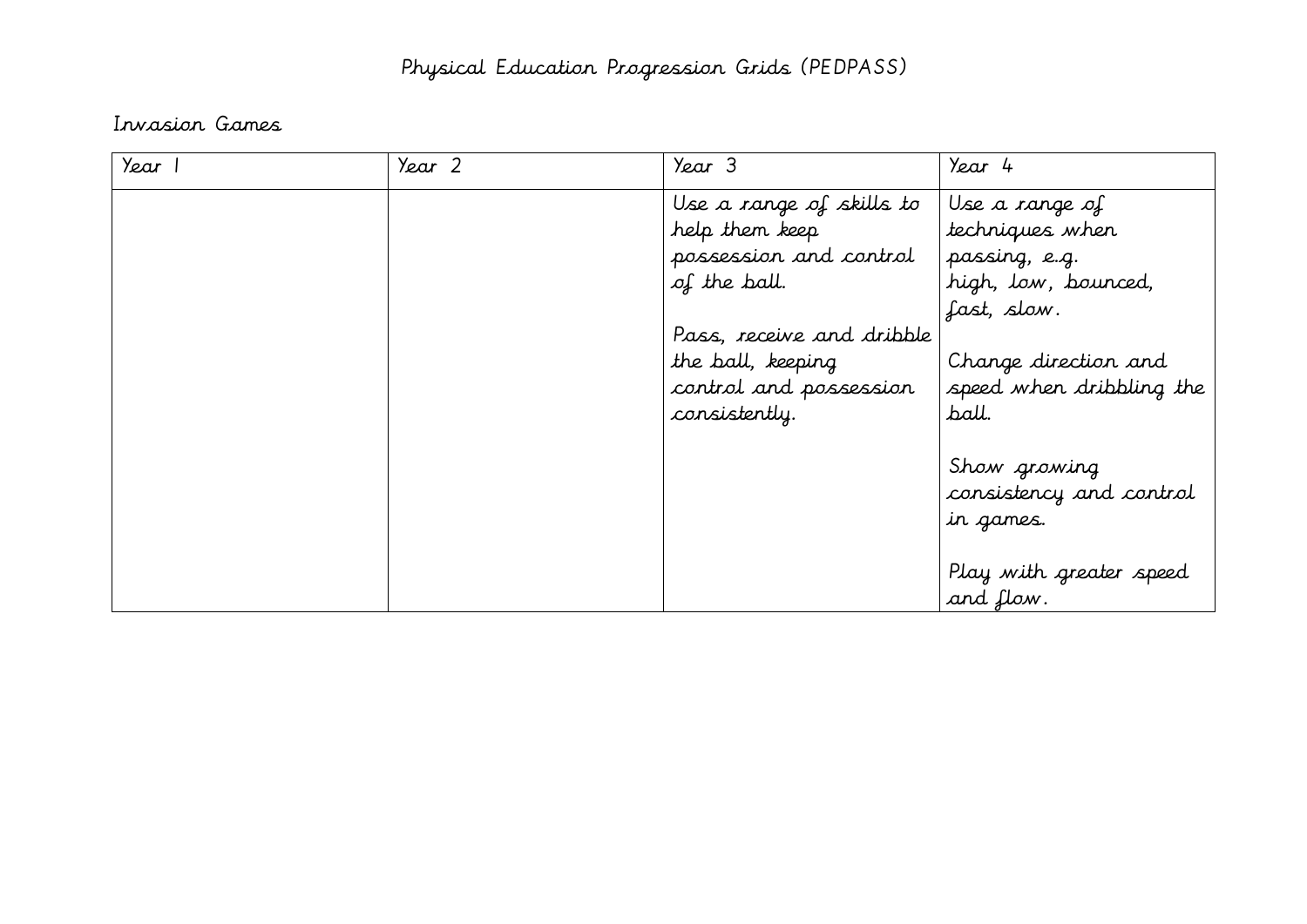## Net/wall Games

| Year | Year 2 | Year 3                                                                                           | Year 4 |
|------|--------|--------------------------------------------------------------------------------------------------|--------|
|      |        | Perform the basic skills needed for the games<br>with control and consistency.                   |        |
|      |        | Keep a game going using a range of different<br>ways of throwing.                                |        |
|      |        | Vary the speed and direction of the ball.                                                        |        |
|      |        | Play games using a racket, getting their body<br>into good positions, hitting a ball fed to them |        |
|      |        | accurately, and increasingly keeping a rally going<br>using a small range of shots.              |        |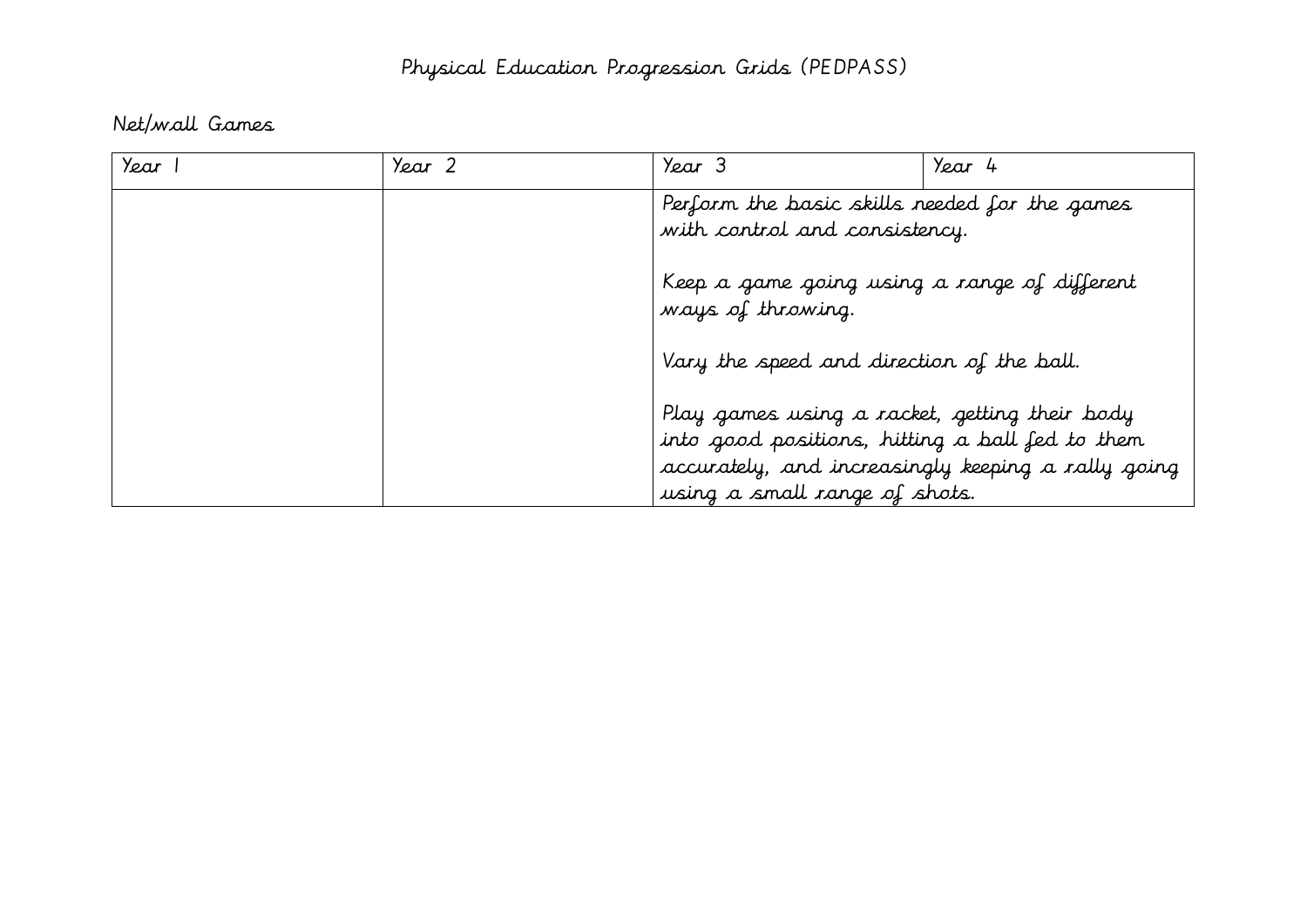## OAA

| Year | Year 2 | Year 3                                                                  | Year 4 |
|------|--------|-------------------------------------------------------------------------|--------|
|      |        | Recognise where they are on a plan or diagram.                          |        |
|      |        | Travel successfully to and from objects and<br>locations on the ground. |        |
|      |        | Recognise symbols and pictures and relate them<br>to a diagram.         |        |
|      |        | Use a range of skills to lift and carry<br>equipment.                   |        |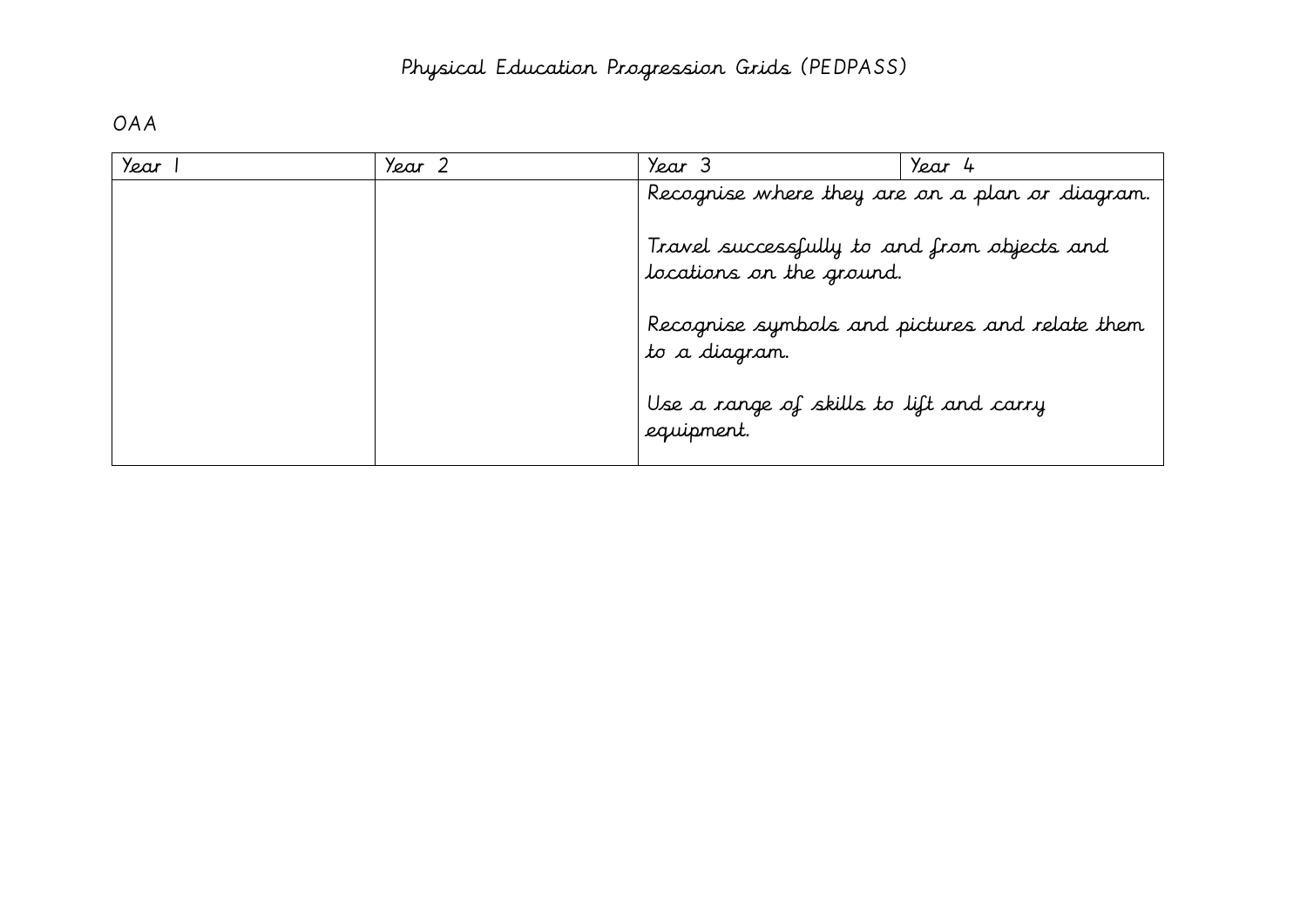Striking and Fielding

| Year | Year 2 | Year 3                                                                                                                                    | Year 4 |
|------|--------|-------------------------------------------------------------------------------------------------------------------------------------------|--------|
|      |        | Use a range of skills with increasing control.<br>Strike a ball with intent and throw it more<br>accurately when bowling and/or fielding. |        |
|      |        | Intercept and stop the ball with consistency, and<br>sometimes catch the ball.                                                            |        |
|      |        | Return the ball quickly and accurately.                                                                                                   |        |
|      |        |                                                                                                                                           |        |